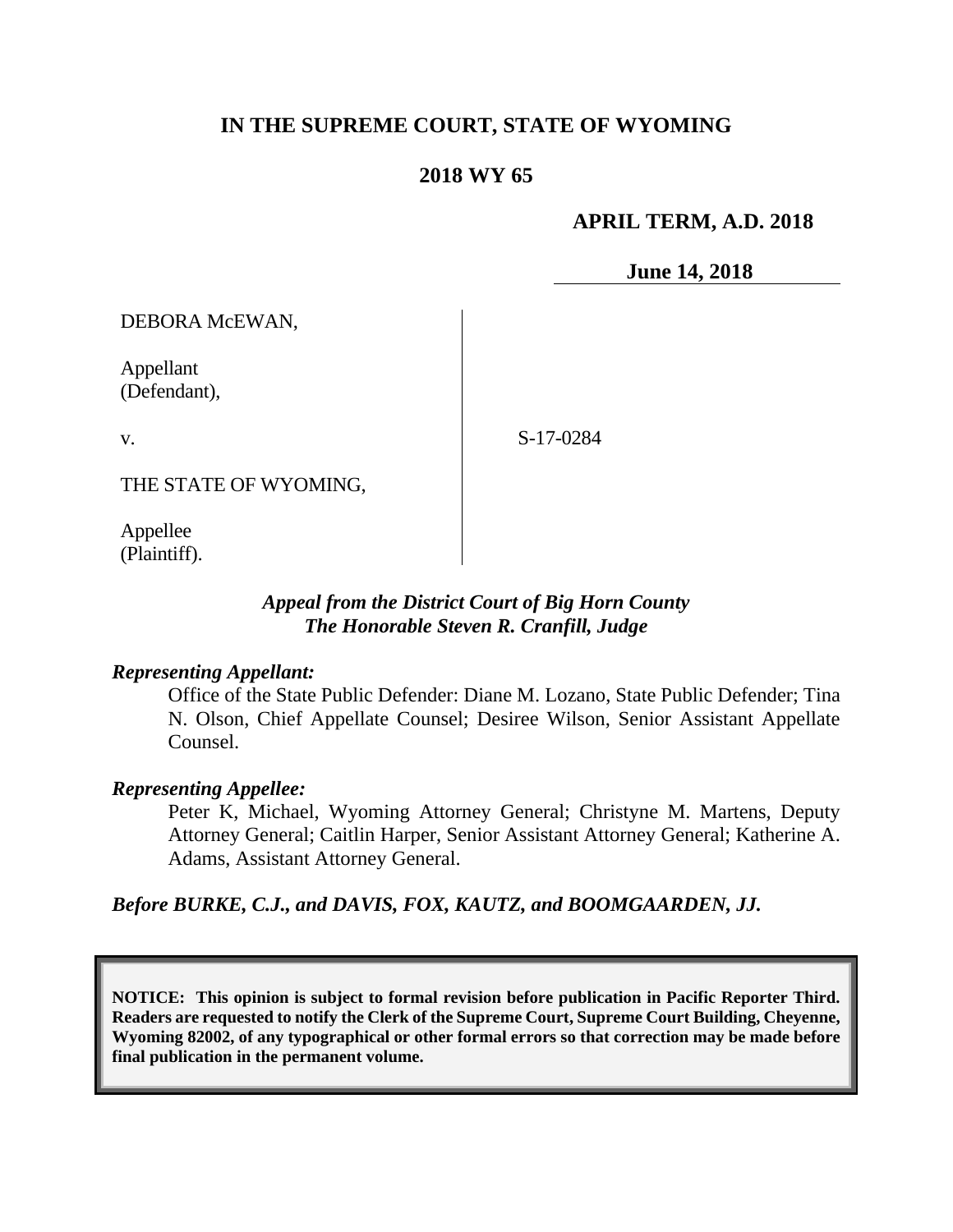#### **FOX, Justice.**

[¶1] After Debora McEwan pleaded no contest to obtaining welfare benefits by misrepresentation, the district court fixed restitution at \$18,733, but did not order Ms. McEwan to pay it. Nevertheless, the district court allowed the State to reduce \$18,733 to a civil judgment, which Ms. McEwan challenges. We vacate the erroneous portions of the district court's order and remand for entry of an order conforming to statutory guidelines.

#### *ISSUES*

[¶2] 1. Did the district court erroneously allow the State to reduce \$18,733 to a civil judgment?

2. Was the district court required to find that Ms. McEwan lacked an ability to pay restitution in the future in order to avoid ordering restitution?

### *FACTS*

[¶3] In 2010, the State charged Ms. McEwan with three felonies for obtaining public welfare benefits by misrepresentation.<sup>[1](#page-1-0)</sup> The facts supporting the charges are set out in our first review of this case, *McEwan v. State*, 2013 WY 158, ¶¶ 4-16, 314 P.3d 1160, 1163- 65 (Wyo. 2013), and need not be repeated here. Following Ms. McEwan's no-contest plea to one of the three charges, the district court fixed restitution at \$18,733. Ms. McEwan filed a motion requesting that the district court find she was unable to pay the restitution. At a hearing on the motion, Ms. McEwan presented evidence that the Social Security Administration had declared her to be disabled, she lived on a fixed income, and she had recently been granted a discharge in Chapter 7 bankruptcy proceedings. The prosecutor acknowledged that the State had no evidence to rebut Ms. McEwan's current inability to pay restitution. However, the prosecutor pointed out that Ms. McEwan may have the ability to pay restitution in the future:

> . . . certainly the State would ask that Ms. McEwan be required to pay [restitution] . . . [and] if the Court determines that there is an inability to pay, at this time, certainly the State would ask that this be reduced to a judgment, that the victim could be given a right to any type of civil remedy at any later date, that would include whether it was garnishment or seizure of property, if that were to come available.

<span id="page-1-0"></span> $1$  Ms. McEwan was charged with knowingly failing to report income to obtain food stamp benefits of \$500 or more in violation of Wyo. Stat. Ann. § 42-2-112(a), (k)(i); knowingly falsifying work hours to obtain child care assistance in violation of  $\S$  42-2-112(h), (k)(i); and knowingly failing to report a bank account in order to obtain food stamp benefits under § 42-2-112(a), (k)(i).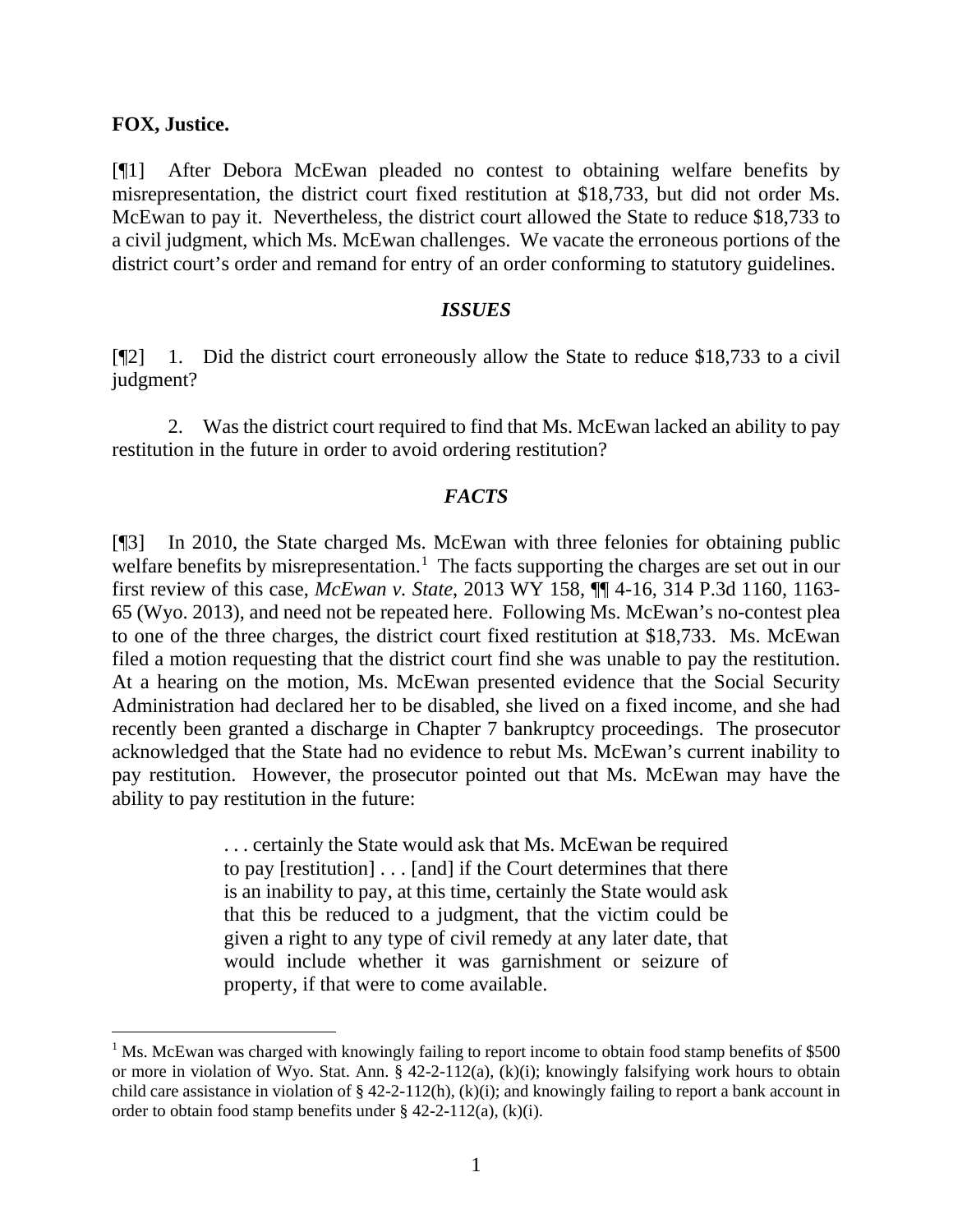[¶4] At the end of the hearing, the district court stated:

I don't think it is probably unreasonable to [find Ms. McEwan unable to pay]; but likewise, I don't think the State's request is unreasonable.

Situations change all the time and in the event that it does, I think the State should clearly have the right to come back civilly and attempt to collect that. So I am going to grant your request but I am also going to allow the State to reduce that to a civil judgment and leave it at that.

[¶5] Six weeks later, the district court issued an "Order on Sentencing and Reconsideration of Defendant's Inability to Pay Restitution." The order fixed the amount of Ms. McEwan's restitution at \$18,733 but did not require her to pay it, finding that she lacked the ability to do so. Ms. McEwan appeals the district court's oral pronouncement allowing the State to reduce \$18,733 to a civil judgment.

### *DISCUSSION*

[¶6] Ms. McEwan argues that the district court exceeded its statutory authority when it allowed the State to reduce \$18,733 to a civil judgment. She contends that only an order to pay restitution may be executed as a civil judgment, and the district court did not issue one. Ms. McEwan thus urges us to strike the portion of the district court's oral ruling that allows the State to seek a civil judgment. The State argues that the district court was statutorily required to order restitution, and we should remand the case to the district court to enter an order for restitution. With an order in place, the State would be permitted to execute it as a civil judgment against Ms. McEwan. *See infra* ¶ 9.

[¶7] We generally confine our review of restitution orders to a search for procedural error or a clear abuse of discretion. *Aldridge v. State*, 956 P.2d 341, 343 (Wyo. 1998). Here, however, we must consider the extent of a district court's statutory authority to order restitution, which is a question of law that we review de novo. *Pinker v. State*, 2008 WY 86, ¶ 16, 188 P.3d 571, 577 (Wyo. 2008); *see also Aldridge*, 956 P.2d at 343 ("The trial court's exercise of discretion in ordering restitution does not spring from any inherent authority. Rather that exercise, like our review, is circumscribed by the statutes empowering the trial court to order restitution." (citations omitted)).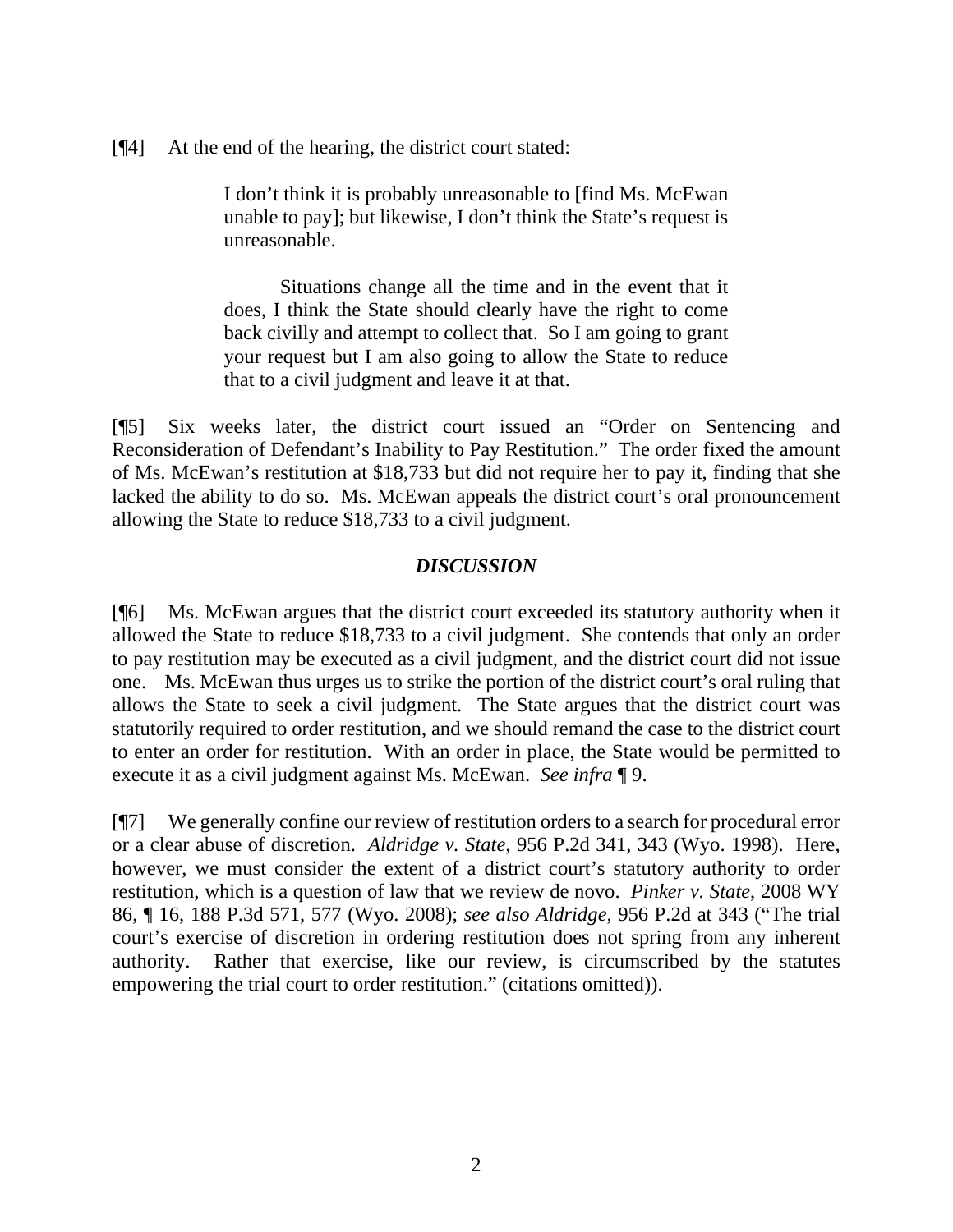# *I. Did the district court erroneously allow the State to reduce \$18,733 to a civil judgment?*

[¶8] At the end of the hearing on Ms. McEwan's motion, the district court orally pronounced that the State may reduce  $$18,733$  to a civil judgment.<sup>[2](#page-3-0)</sup> Execution of restitution as a civil judgment is authorized by Wyo. Stat. Ann. § 7-9-103(d) (LexisNexis 2017):

> Any order for restitution under this chapter constitutes a judgment by operation of law on the date it is entered. To satisfy the judgment, the clerk, upon request of the victim, the division of victim services or the district attorney, shall issue execution in the same manner as in a civil action.

[¶9] A judgment that may be executed as a civil judgment plainly must originate as an "order for restitution."<sup>[3](#page-3-1)</sup> Because the district court did not order restitution, it erred as a matter of law when it allowed the State to reduce \$18,733 to a civil judgment.

# *II. Was the district court required to find that Ms. McEwan lacked an ability to pay restitution in the future in order to avoid ordering restitution?*

[¶10] In determining restitution, the district court must "fix" an amount owed for each claim of restitution presented by the prosecuting attorney and record it as a special finding in the judgment of conviction (or probation order). Wyo. Stat. Ann. § 7-9-103(b) (LexisNexis 2017).

> The court shall order the defendant to pay all or part of the restitution claimed or shall state on the record specific reasons why an order for restitution was not entered. If the court determines that the defendant has no ability to pay and that no reasonable probability exists that the defendant will have an ability to pay in the future, the court shall enter specific findings in the record supporting its determination.

Wyo. Stat. Ann. § 7-9-103(c) (LexisNexis 2017).

<span id="page-3-0"></span> $2$  Although the district court's subsequent written order did not contain this provision, "[a]s a general rule, an unambiguous oral pronouncement prevails over a contrary provision in a written order." *Britton v. State*, 2009 WY 91, ¶ 24, 211 P.3d 514, 519 (Wyo. 2009); *see also Frederick v. State*, 2007 WY 27, ¶ 38, 151 P.3d 1136, 1148 (Wyo. 2007) (citing *Sampsell v. State*, 2001 WY 12, ¶ 5, 17 P.3d 724, 725 (Wyo. 2001)). Here, the district court's oral pronouncement was unambiguous.

<span id="page-3-1"></span><sup>&</sup>lt;sup>3</sup> The district court also plays no role in the process prescribed by § 7-9-103(d). The clerk of court issues the civil judgment upon the request of the victim, the division of victim services, or the district attorney.